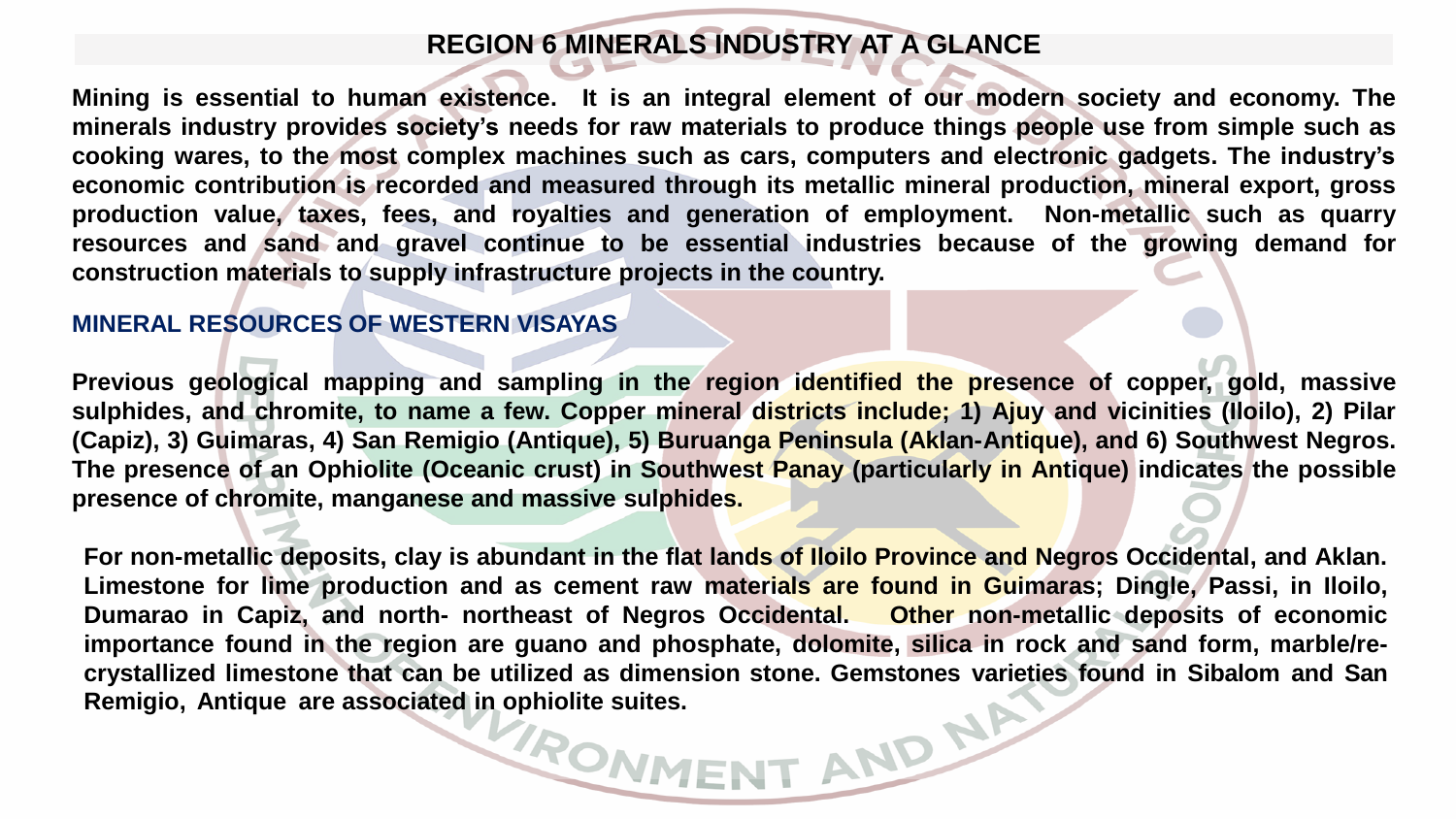# **REGION 6 MINERALS INDUSTRY AT A GLANCE**

## **STATUS OF MINING INDUSTRY IN WESTERN VISAYAS**

*There are currently no large-scale mining operations in Region 6.*

With the suspension of operation of Maricalum Mining Corporation in July of 2001 and the closure of Philex Gold Phils. Inc., in July of 2002, large-scale mining operations for copper and gold in Hinobaan and Sipalay City, **Negros Occidental, mining operations in the region is limited to non-metallic mineral production.**

#### **MINING TENEMENTS**

**As of December 31, 2021, there are 15 Mineral Production Sharing Agreements (MPSA), covering 34,214.5691 hectares or 1.69% of the 2,022,320 hectares total land area of Region 6.** 

#### **NON-METALLIC OPERATIONS (MGB-ISSUED PERMITS)**

**There are 23 Mineral Processing Permits and two (2) Industrial Permit (for ISAG above five hectares) in the region.** 

ENVRON

Region : Region VI (Western Visayas) Provinces: 6 Municipalities: 117 Barangays: 4,051 Population (2020 Census) Total: 7.954,723 Density: 393/sq.m Major Economic Activities : Farming and Fishing

2,022,320 hectares is the **Total Land Area and Mineral Potential in Region VI** 

34.214.5691 hectares covered by Approved Mining **Tenements** as of December 2021